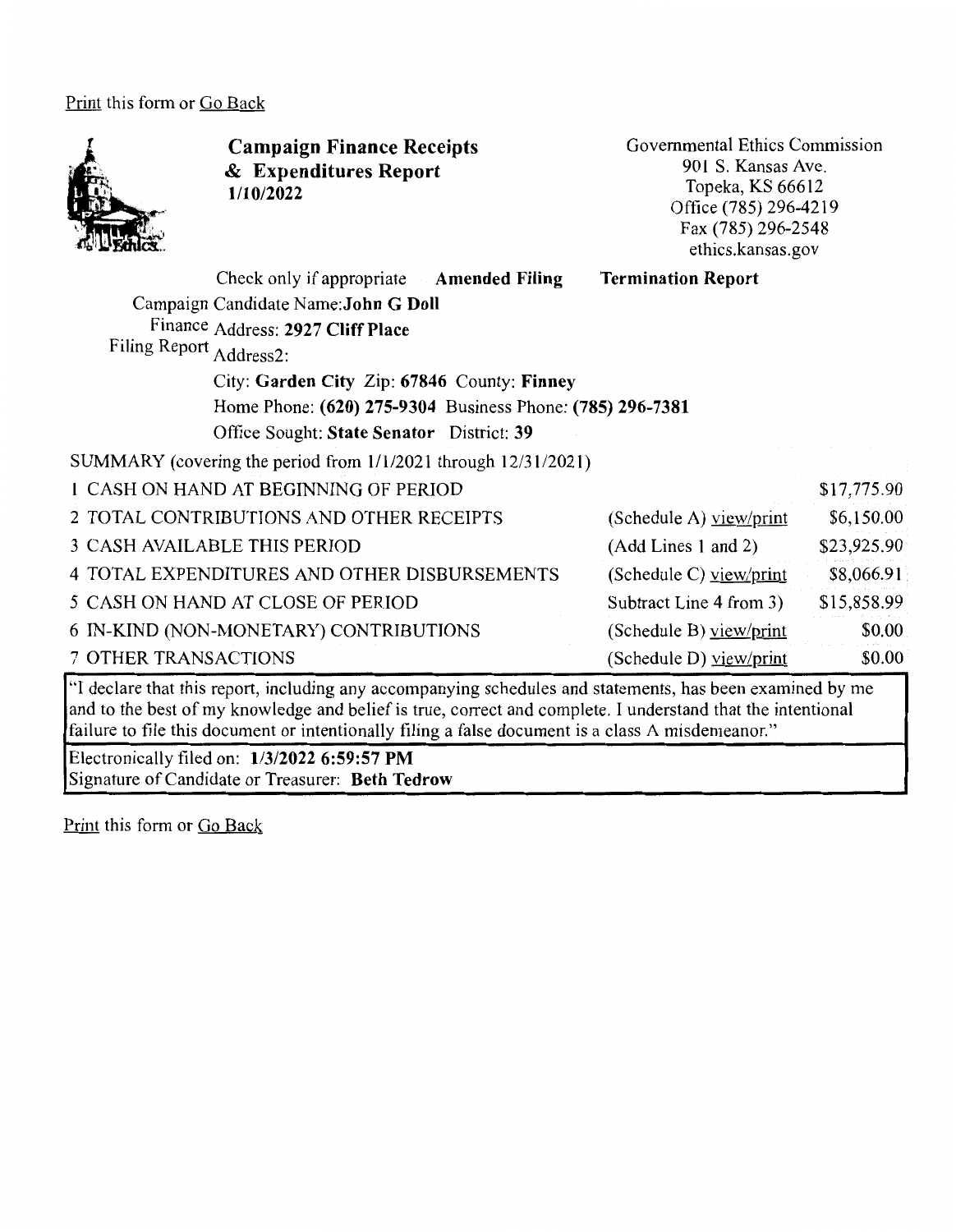## SCHEDULE A

# CONTRIBUTIONS AND OTHER RECEIPTS

Candidate: John G Doll

|          | <b>Name and Address</b><br>of Contributor                                                       | <b>Type of Payment</b><br>Occupation of |                                             |             |  |
|----------|-------------------------------------------------------------------------------------------------|-----------------------------------------|---------------------------------------------|-------------|--|
| Date     |                                                                                                 | Cash, Check, Loan, E-<br>funds, Other   | <b>Individual Giving</b><br>More Than \$150 | Amount      |  |
| 12/30/21 | Bruce L. Christenson<br>3501 SW Fairlawn Rd., Ste<br>200<br>Topeka KS 66614                     | Check                                   | President, Equity<br>Ventures, Inc.         | \$500.00    |  |
| 12/20/21 | Stray Dog PAC of Kansas<br>11460 Tomahawk Creek<br>Pkwy Ste 300<br>Leawood KS 66211             | Check                                   |                                             | \$200.00    |  |
| 12/18/21 | BCS Design, Inc.<br>19930 W. 161st Street<br>Olathe KS 66062                                    | Check                                   |                                             | \$500.00    |  |
| 12/10/21 | Kansas Committee for<br><b>Rural Electrification</b><br>PO Box 790<br>Meade KS 67864            | Check                                   |                                             | \$250.00    |  |
| 12/08/21 | PAC of Kansas<br>Ophthalmologists<br>10 W. Phillip Rd.<br>Vernon Hills IL 60061                 | Check                                   |                                             | \$250.00    |  |
| 11/15/21 | Kansas Automobile<br>Dealers, EAC<br>731 S. Kansas Ave.<br>Topeka KS 66603                      | Check                                   |                                             | \$250.00    |  |
| 11/15/21 | Lewis Legal News, Inc.<br>1701 E. Cedar St., Suite 111<br>Olathe KS 66062                       | Check                                   |                                             | \$1,000.00] |  |
| 11/11/21 | Hollywood Casino at<br>Kansas Speedway<br>777 Hollywood Casino<br>Blvd.<br>Kansas City KS 66111 | Check                                   |                                             | \$500.00    |  |
| 11/08/21 | <b>BNSF Railway Company</b><br>2500 Lou Menk Drive,<br>$AOB-2$<br>Fort Worth TX 76131           | Check                                   |                                             | \$500.00    |  |
| 11/02/21 | Lumen Technologies<br>Service Group .LLC<br>PO Box 4065<br>Monroe LA 71211                      | Check                                   |                                             | \$350.00    |  |
|          |                                                                                                 |                                         |                                             |             |  |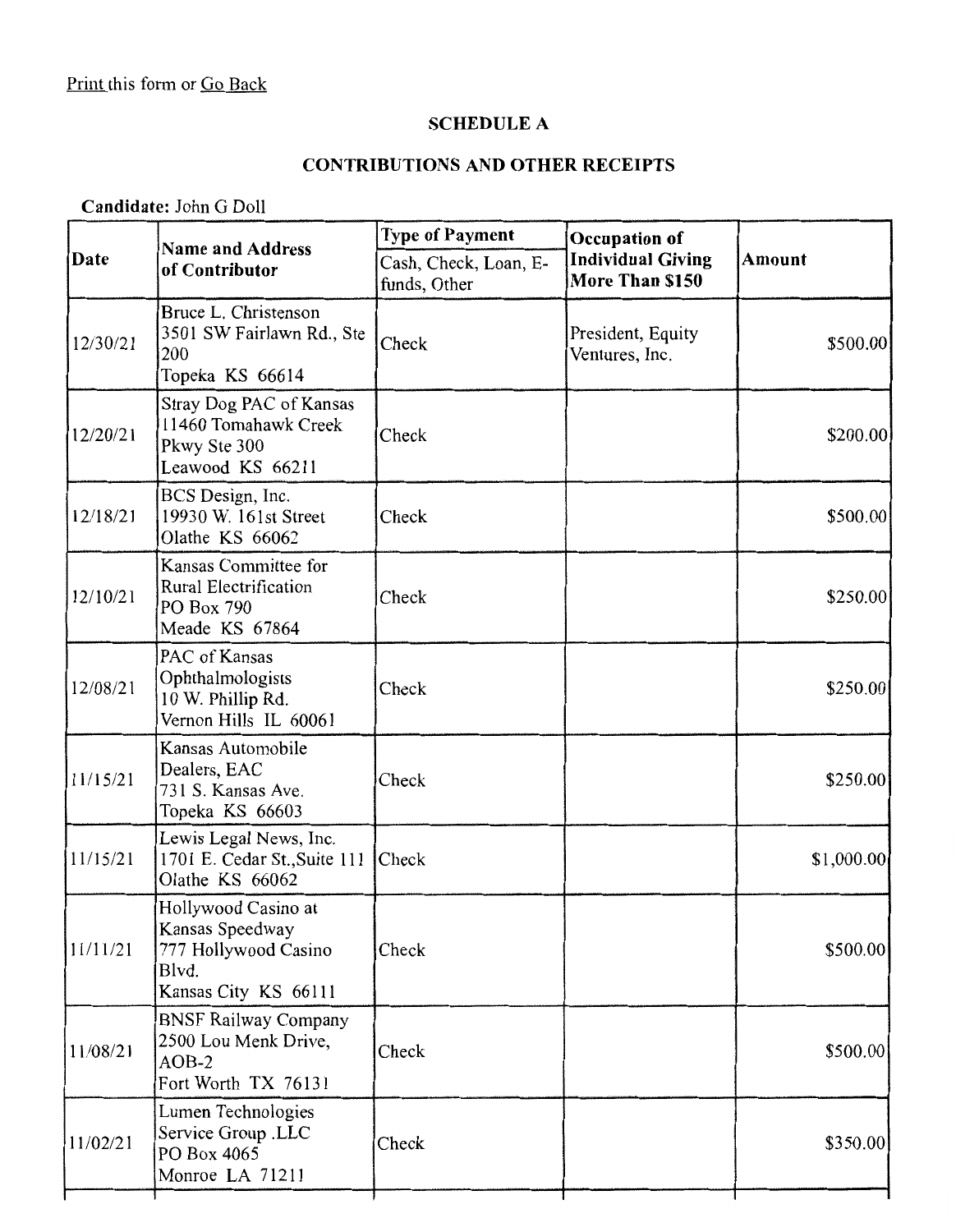| 10/06/21 | Kansas Cable PAC<br>900 S. Kansas Ave, Suite<br>300<br>Topeka KS 66612                                    | Check | \$250.00] |
|----------|-----------------------------------------------------------------------------------------------------------|-------|-----------|
| 10/06/21 | Cox Communications, Inc.<br>901 S. George Washington<br>Blvd.<br>Wichita KS 67211                         | Check | \$250.00  |
| 10/06/21 | <b>Comcast Financial Agency</b><br>Corporation<br>1701 JFK Blvd.<br>Philadelphia PA 19103                 | Check | \$250.00  |
| 09/27/21 | AT & T<br>220 SE 6th Ave.<br>Topeka KS 66603                                                              | Check | \$250.00  |
| 08/28/21 | Altra Client Services LLC<br>PO Box 85088<br>Richmond VA 23285                                            | Check | \$500.00  |
| 08/24/21 | Kansas Electric Power<br>Cooperative, Inc<br>PO Box 4877<br>Topeka KS 66604                               | Check | \$100.00  |
| 08/20/21 | Kansas Hospital<br><b>Association Political Action</b><br>Committee<br>215 SE 8th Ave.<br>Topeka KS 66603 | Check | \$250.00  |
|          | Total Itemized Receipts for Period                                                                        |       | \$6150.00 |
|          | Total Unitemized Contributions (\$50 or less)                                                             |       | \$0       |
|          | Sale of Political Materials (Unitemized)                                                                  |       | \$0       |
|          | Total Contributions When Contributor Not Known                                                            |       | \$0       |
|          | TOTAL RECEIPTS THIS PERIOD                                                                                |       | \$6150.00 |

Print this form or Go Back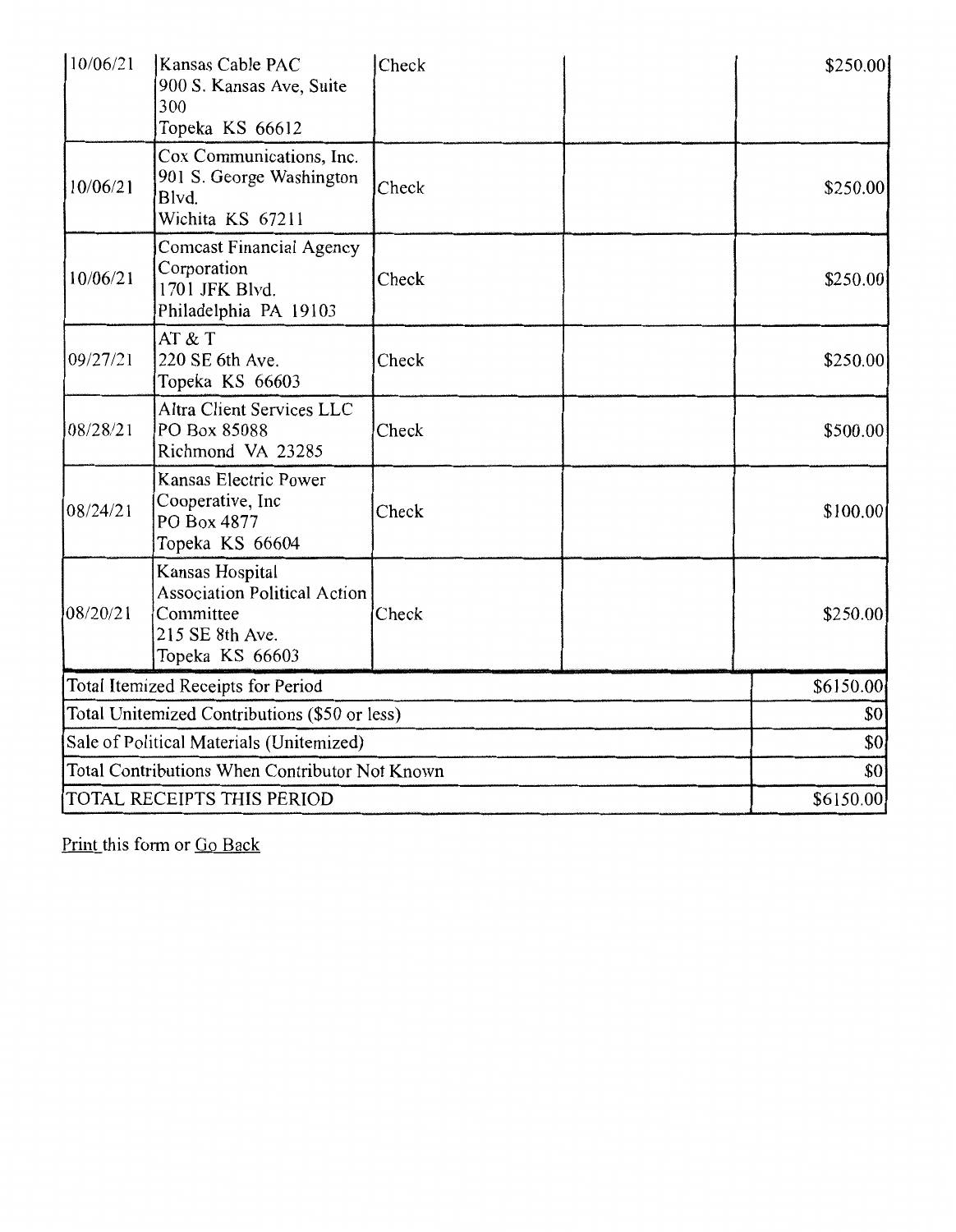#### **SCHEDULE C**

## **EXPENDITURES AND OTHER DISBURSEMENTS**

# **Candidate:** John G Doll

| Date     | <b>Name and Address</b>                                                                   | <b>Purpose of Expenditure</b><br>or Disbursement             | <b>Amount</b> |
|----------|-------------------------------------------------------------------------------------------|--------------------------------------------------------------|---------------|
| 10/18/21 | John G. Doll<br>2927 Cliff Place<br>Garden City KS 67846                                  | Candidate (self) Reimbursement -<br>Mileage & Hotel          | \$1,325.24    |
| 07/06/21 | Garden City Area Chamber of<br>Commerce<br>1509 E. Fulton Terrace<br>Garden City KS 67846 | Candidate (self) Membership Renewal                          | \$350.00      |
| 05/19/21 | Sunflower State Journal, LLC<br>8422 Madison Ave.<br>Kansas City MO 64114                 | Candidate (self) Journal Subscription                        | \$160.00      |
| 04/19/21 | John G. Doll<br>2927 Cliff Place<br>Garden City KS 67846                                  | Candidate (self) Gas Mileage<br>Reimbursement                | \$2,800.00    |
| 03/12/21 | Hawver's News Company, LLC<br>3823 SW Wood Valley Dr.<br>Topeka KS 66610                  | Candidate (self) News Subscription                           | \$180.00      |
| 03/06/21 | Christopher Lund<br>1617 W. 110 Pl. S.<br>Jenks OK 74037                                  | Candidate (self) Annual Office Rent                          | \$2,700.00    |
| 02/23/21 | Sublette Chamber of Commerce<br>PO Box 474<br>Sublette KS 67877                           | Candidate (self) Membership Renewal                          | \$25.00       |
| 02/23/21 | Keller & Miller CPA's, LLP<br>401 Campus Dr.<br>Garden City KS 67846                      | Candidate (self) Prep. Payroll, Tax<br>Returns & Transmittal | \$440.00      |
| 02/01/21 | <b>IRS</b><br>2970 Market St.<br>Philadelphia PA 19255                                    | Candidate (self) ACH Pymt, USA Tax<br>Pymt                   | \$86.67       |
|          |                                                                                           |                                                              |               |